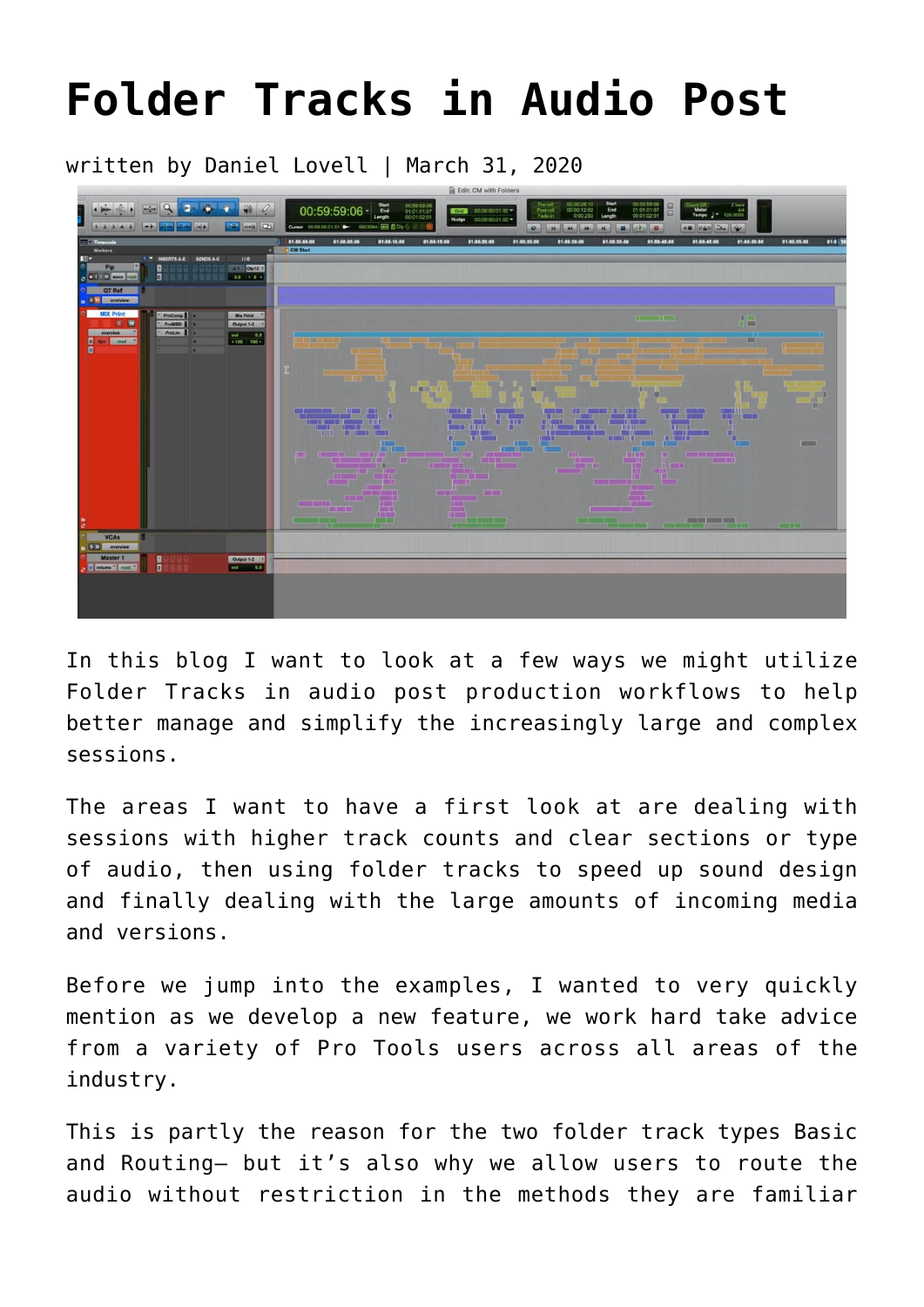with – even while using folders.

This is important because in audio post production, for instance a source or auxiliary bus may feed multiple mix versions, frequently including music and effect mixes. Another great example of this might be in a session for Atmos

where you have many object tracks which have their own output, but you would like to group those objects together.

Folders have no restrictions that prevent their use in these cases – which makes them super powerful organizational tools.



#### **In this Dolby Atmos session even with Micro Track Height it's not possible to see all the tracks without scrolling but with folder tracks we have an overview and can open folders as needed**

An obvious use for folders would be to sort your session into more manageable sections. Existing sessions can be updated easily using the Convert Aux to Routing Folder function.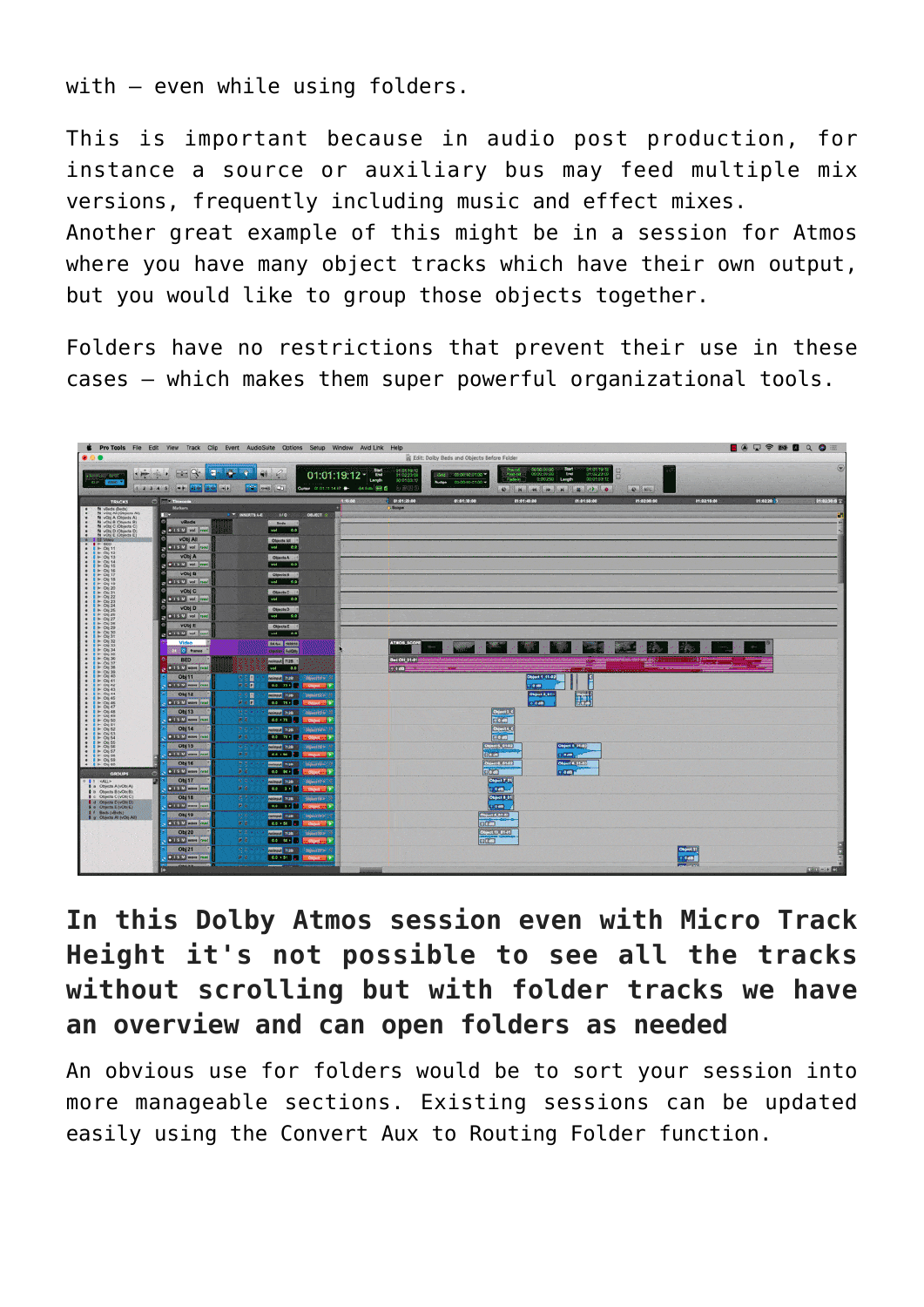## **Converting Auxiliaries to Folders**

Often engineers will be working from a well establish template, but they can get large and complex, so let's look at how would go about converting a session or template to add the folder functionality to simplify operation.

In the following example, the session has been split into Narration, Dialog, Music, Atmospheres, Foley, Effects for mixing. However, by organizing them in these folders it makes even larger sessions easier to see all at once and allow you to focus on the section you are working on at any given time.

To convert what was an auxiliary into a folder, simply right click and select "Convert Aux to Routing Folder". This will change the Aux to a Routing folder but retain all the bussing, plugins and other track properties. You can then take the associated tracks and simply drop them into that folder. Additionally, you can use the reverse bus interrogation feature "show only assignments to" which will then display only the tracks already assigned to that Aux. This is very powerful when you're modifying an existing template or updating an existing session.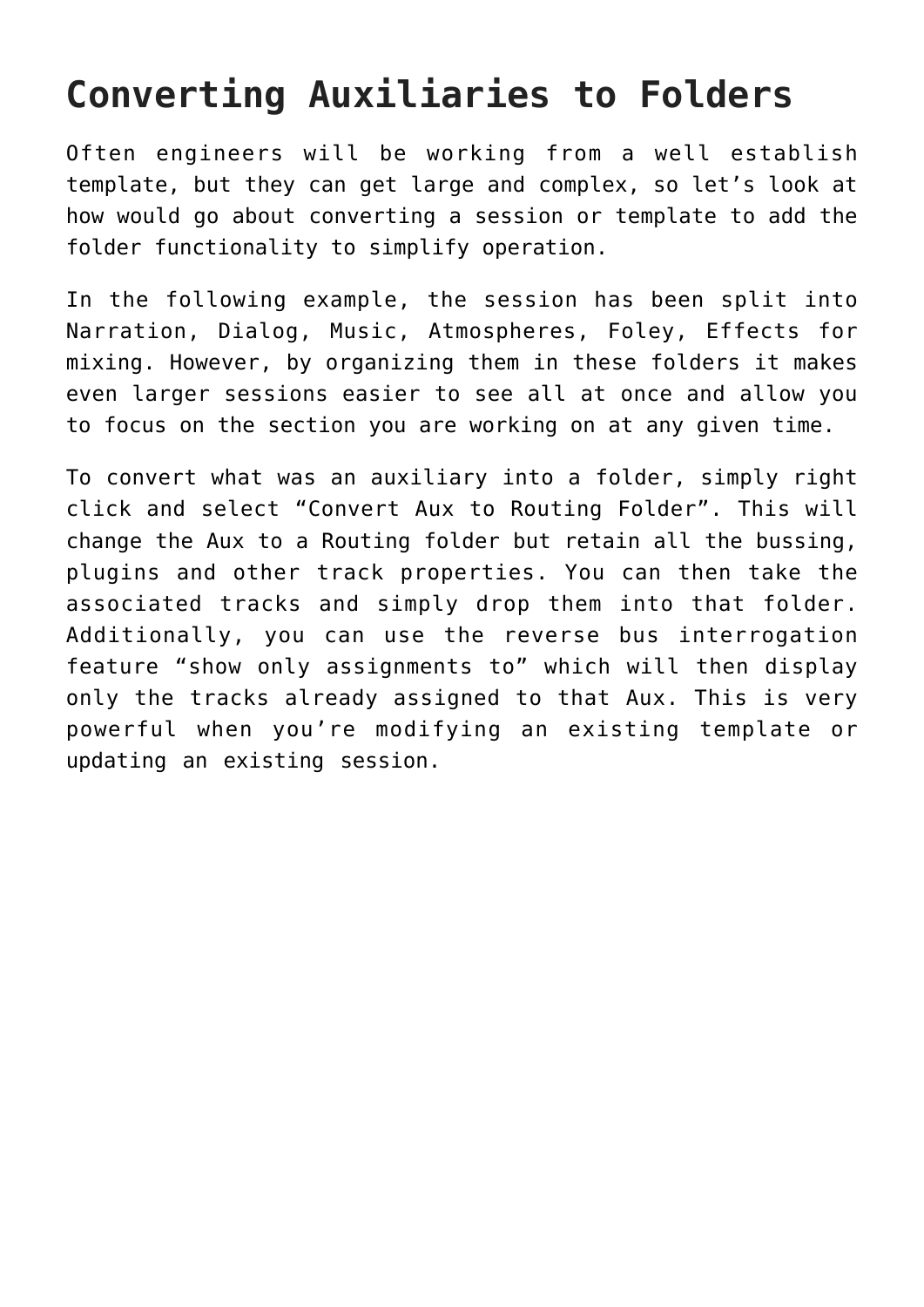

#### **Right Click on an Auxiliary to convert to a Routing Folder**

Repeating this for all the main Auxiliaries in the session gives us a much cleaner overview of the session.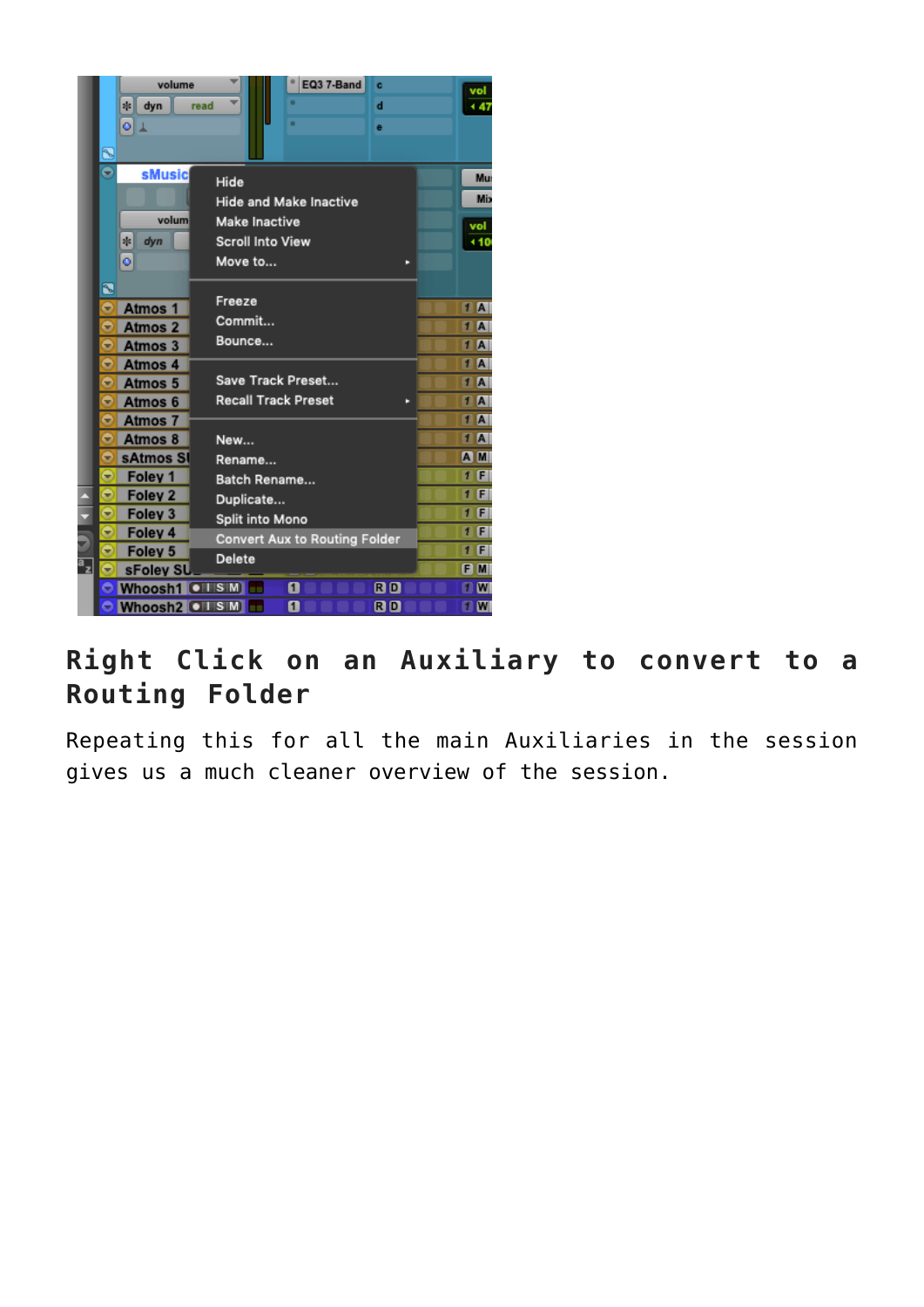

#### **Session before and after converting the Auxiliaries to Routing Folders and placing associated tracks in the folders**

Given that routing folders have the same functionality as an Auxiliary, you can still easily freeze, commit and use as bounce sources when providing stems.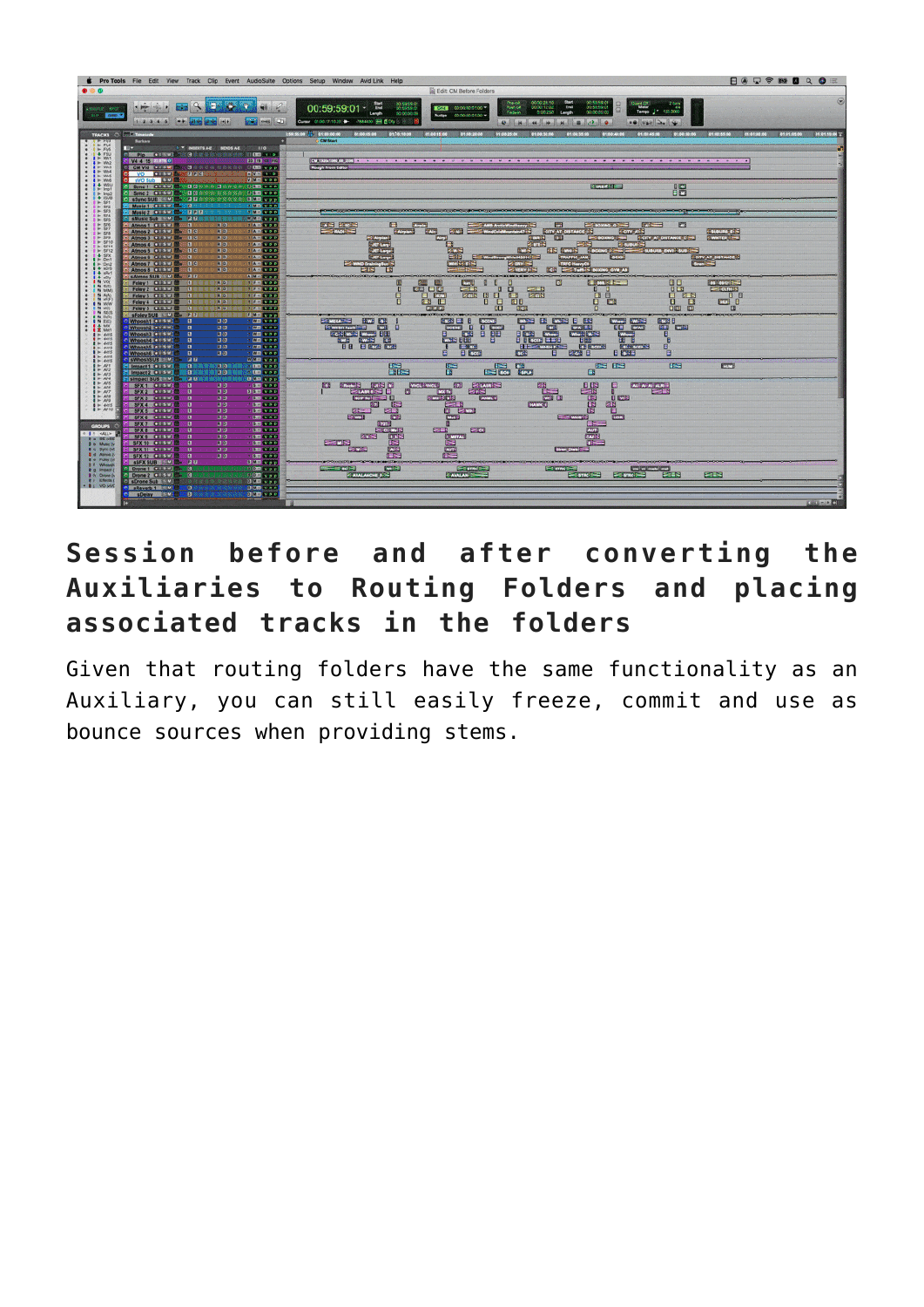## **Using Folder tracks to keep your Audio Building blocks**

In Sound design use, you might keep a more complex arrangement of effects or building blocks in a folder. This way the whole arrangement can be moved, copied and pasted together, but the folder can also be opened to tweak levels or timing of individual elements as required.

In this way it makes it easy to select a group of sounds and place it later in the timeline for a repeating graphic effect or visual. In this example I have a small piece of sound design I made for an Avid Logo. Rather than simply placing the audio on tracks labelled 'SFX' for example as I might have previously keeping the specific tracks in a folder, I can see the individual items from the folder overview.

By using the shortcut or clicking on the folder Icon I can see the folder contents and make small timing and level adjustments as needed.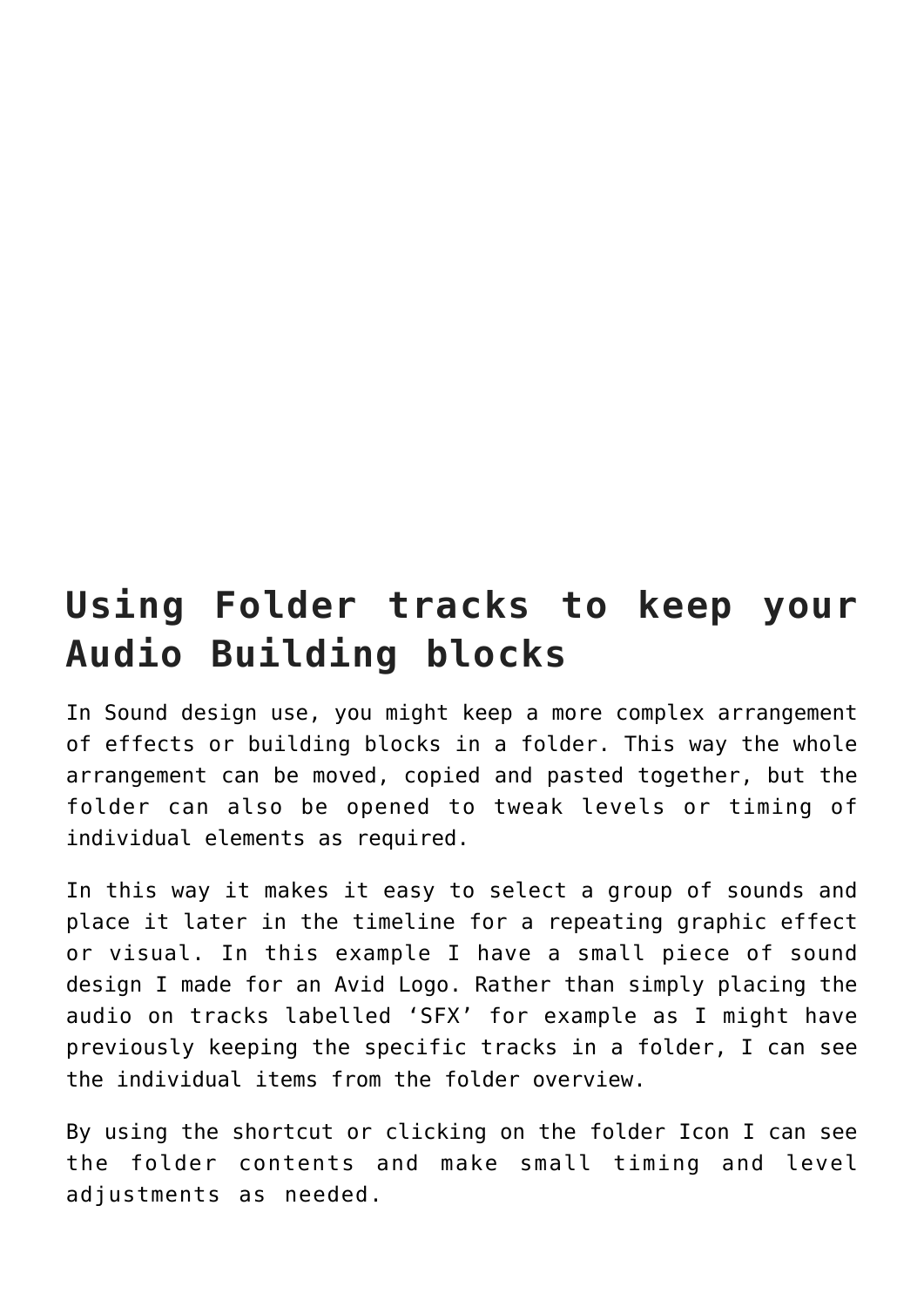

**Duplicating and nudging a basic arrangement of SFX using a folder**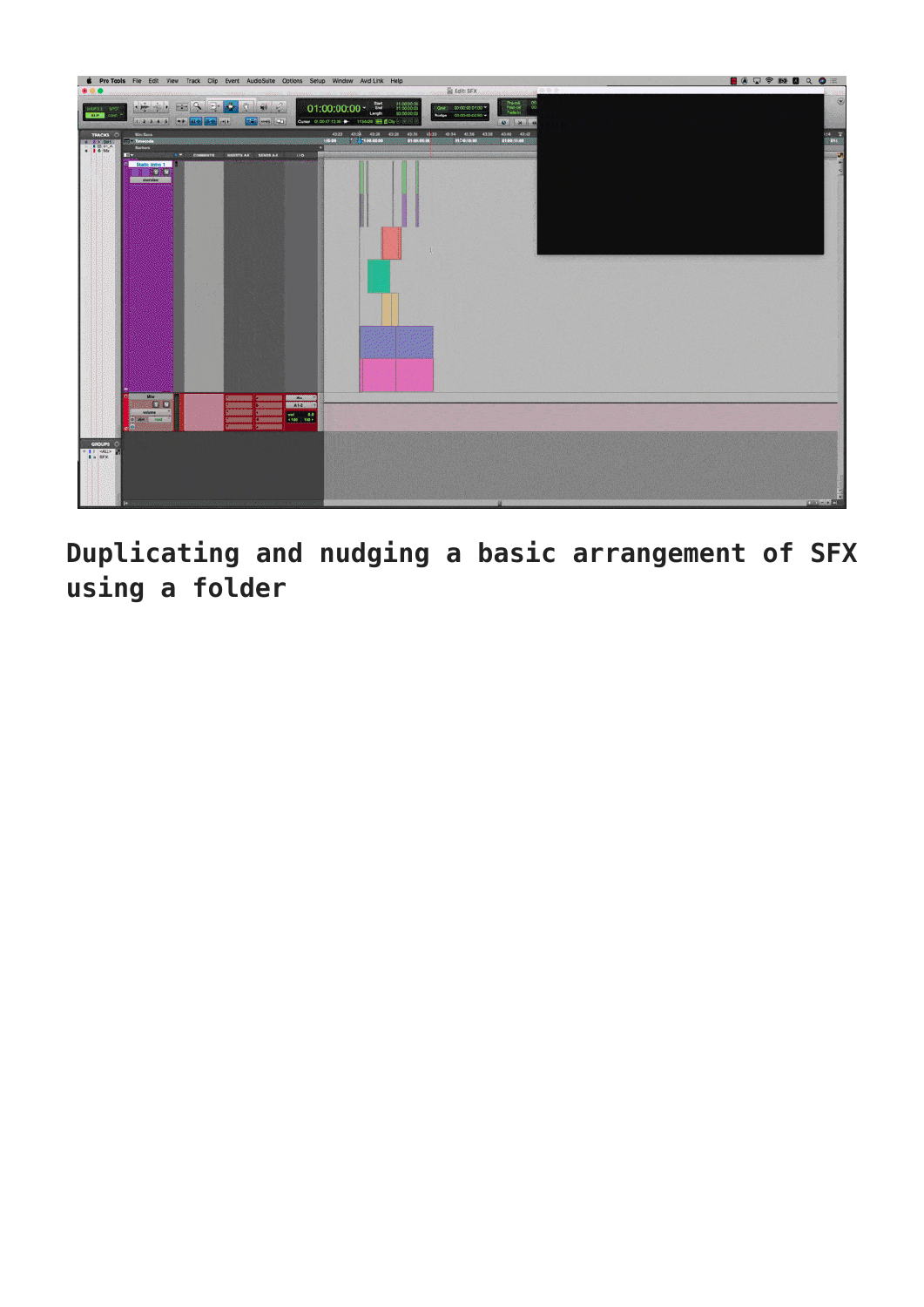## **Using Folder Tracks to organize material**

In audio post production you often get updates to pictures and AAF files. Being able to keep these files in named folders and have a single control to mute them allows you to keep a record of changes as you work through your session in a compact but easily recallable way.

As Video tracks can also be added to folders, a nice idea might to be keep previous picture versions safely tucked away in a basic folder in case you need to refer to them again at a later stage.

You can import an AAF or other material into a specific folder by selecting it before import. The tracks will import into that selected folder.



**AAFs stored in muted Basic Folder closed**



#### **AAFs Stored in muted Basic Folder open**

Once in a folder I have very quick controls to mute, solo, delete and make inactive for example if required, a group of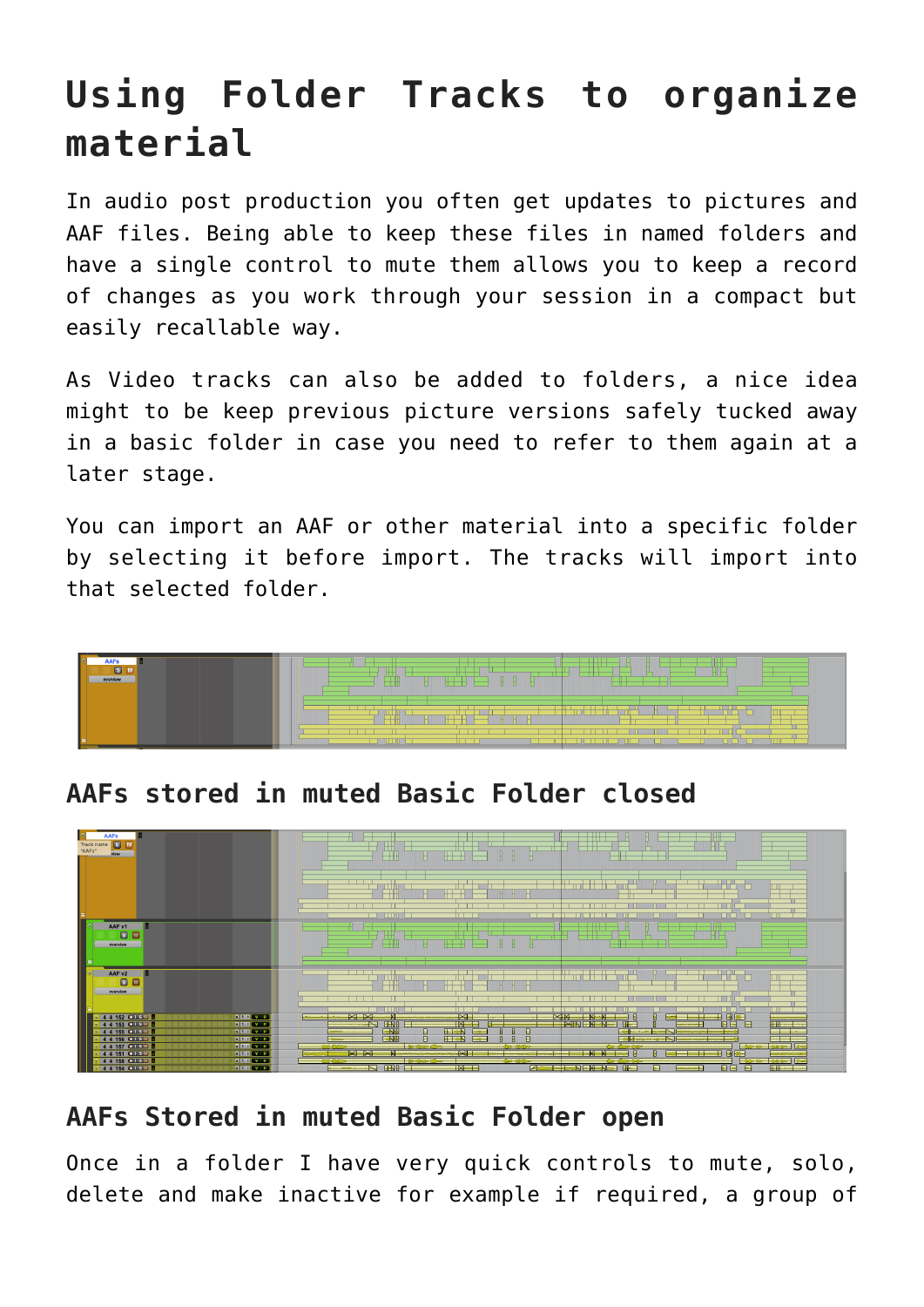information that I might only need occasionally.

These are just a few ideas as I thought about how I would apply this new feature to my work, attempting to make my workflow in audio post production more efficient. I hope you find this new addition to Pro Tools as helpful as I do.

# **Make your mark with Pro Tools**